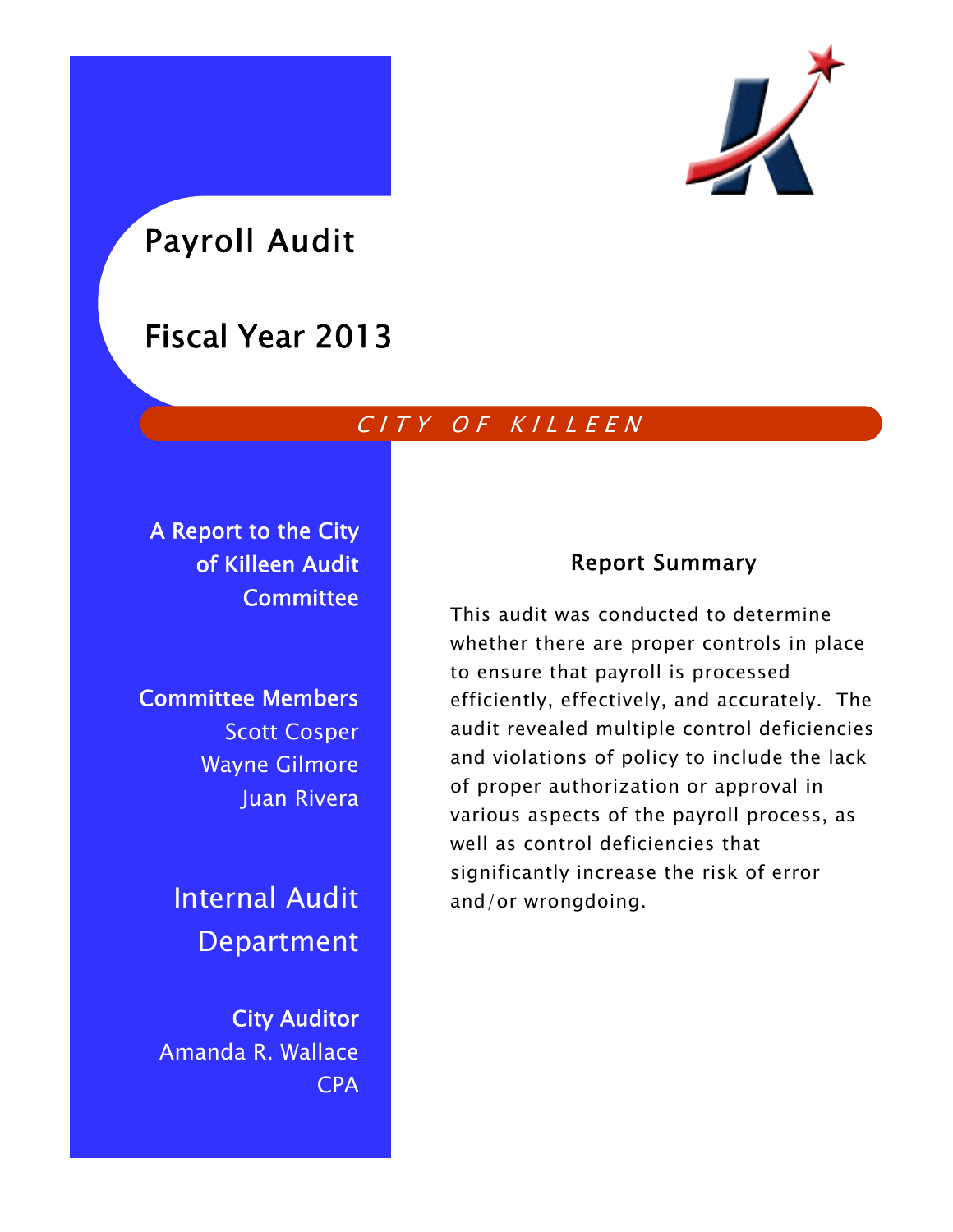### TABLE OF CONTENTS

### GOVERNMENT AUDITING STANDARDS COMPLIANCE

This performance audit was conducted in accordance with Generally Accepted Government Auditing Standards. Those standards require that the audit be planned and performed to obtain sufficient, appropriate evidence to provide a reasonable basis for the findings and conclusions based on the audit objectives. I believe that the evidence obtained provides a reasonable basis for the findings and conclusions based on the audit objectives.

### AUDIT STAFF

j

j

Amanda R. Wallace, CPA, City Auditor

Office of the City Auditor Killeen City Hall Phone: (254) 501-7685 Email: awallace@killeentexas.gov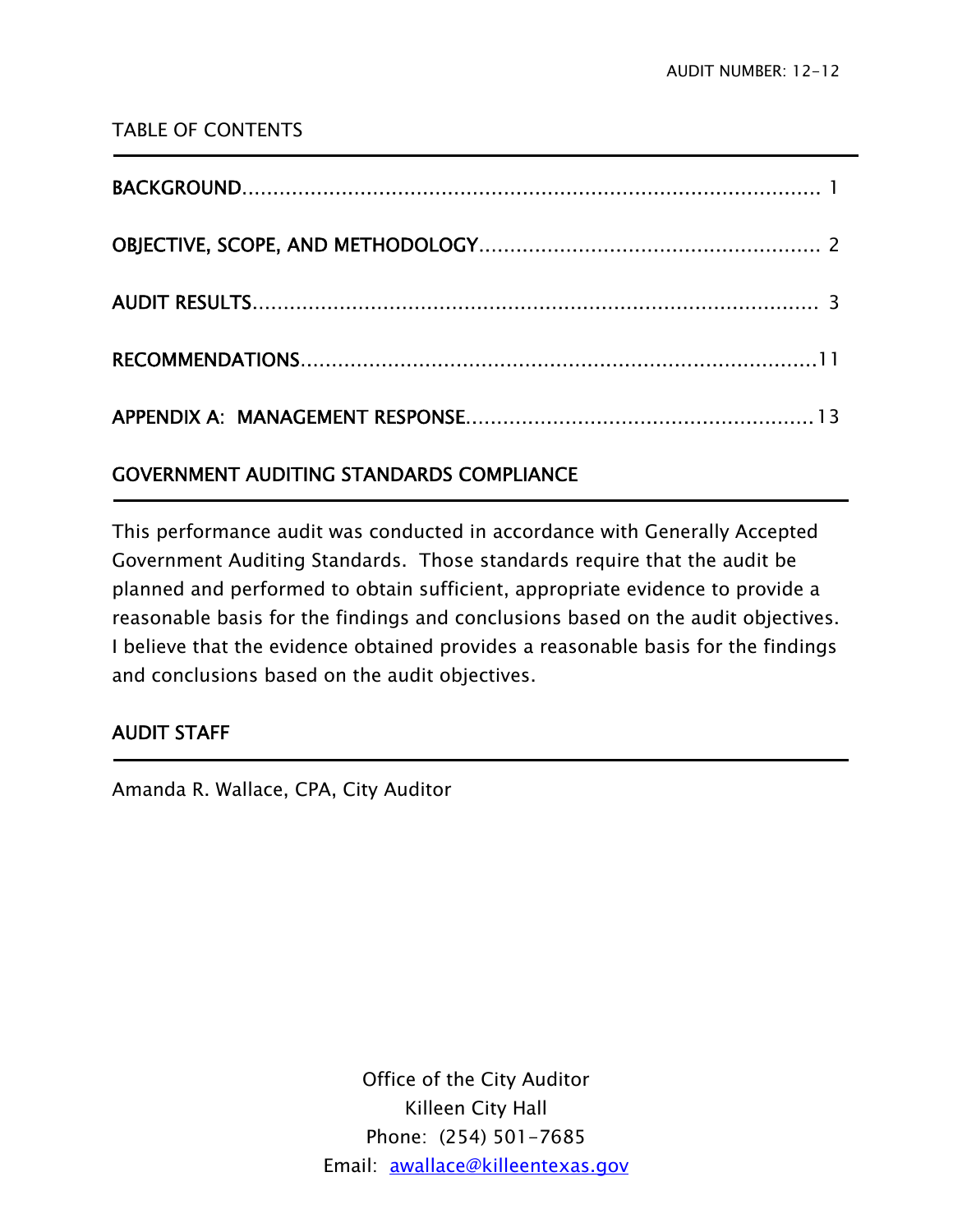## Payroll Audit <sup>2013</sup>



AUDIT REPORT **HIGHLIGHTS** 

### Why This Audit Was **Conducted**

This audit was conducted to determine whether there are proper controls in place to ensure that payroll is processed efficiently, effectively, and accurately.

#### What Was Recommended

It was recommended that policies be reviewed, updated, and adhered to. Proper segregation of duties should be implemented, and there should be better supervisory review of all aspects of the payroll process. Additionally, documentation should be more thorough, especially with regard to personnel files.

Mayor and Council,

I am pleased to present this audit of payroll, a function of City business that requires involvement of all departments.

#### **BACKGROUND**

Payroll makes up approximately 30% of the City's annual budget, amounting to more than \$65 million each year. Each department of the City is involved in some aspect of the payroll process.

#### OBJECTIVE AND SCOPE

The objective of the audit was to determine whether there are proper controls in place to ensure that payroll is processed efficiently, effectively, and accurately. The scope of the audit included payroll for the period October 1, 2012, through September 30, 2013.

#### WHAT WAS FOUND

The audit revealed multiple control deficiencies, policy violations, and poor documentation, which significantly increase the risk for error and/or wrongdoing.

The control deficiencies are mostly attributable to the lack of proper segregation of duties and the lack of consistent supervisory review.

The policy violations refer to the on-call incentive pay policy for the most part; however, there are deficiencies in other policies as noted in the audit report, which should be addressed as well.

The poor documentation was noted in multiple areas, but mostly in the personnel files. The files were unorganized and lacked many of the documents which should be required to be included.

I appreciate the cooperation and assistance I received from staff during this audit.

ananda R. Wallace

Amanda R. Wallace, City Auditor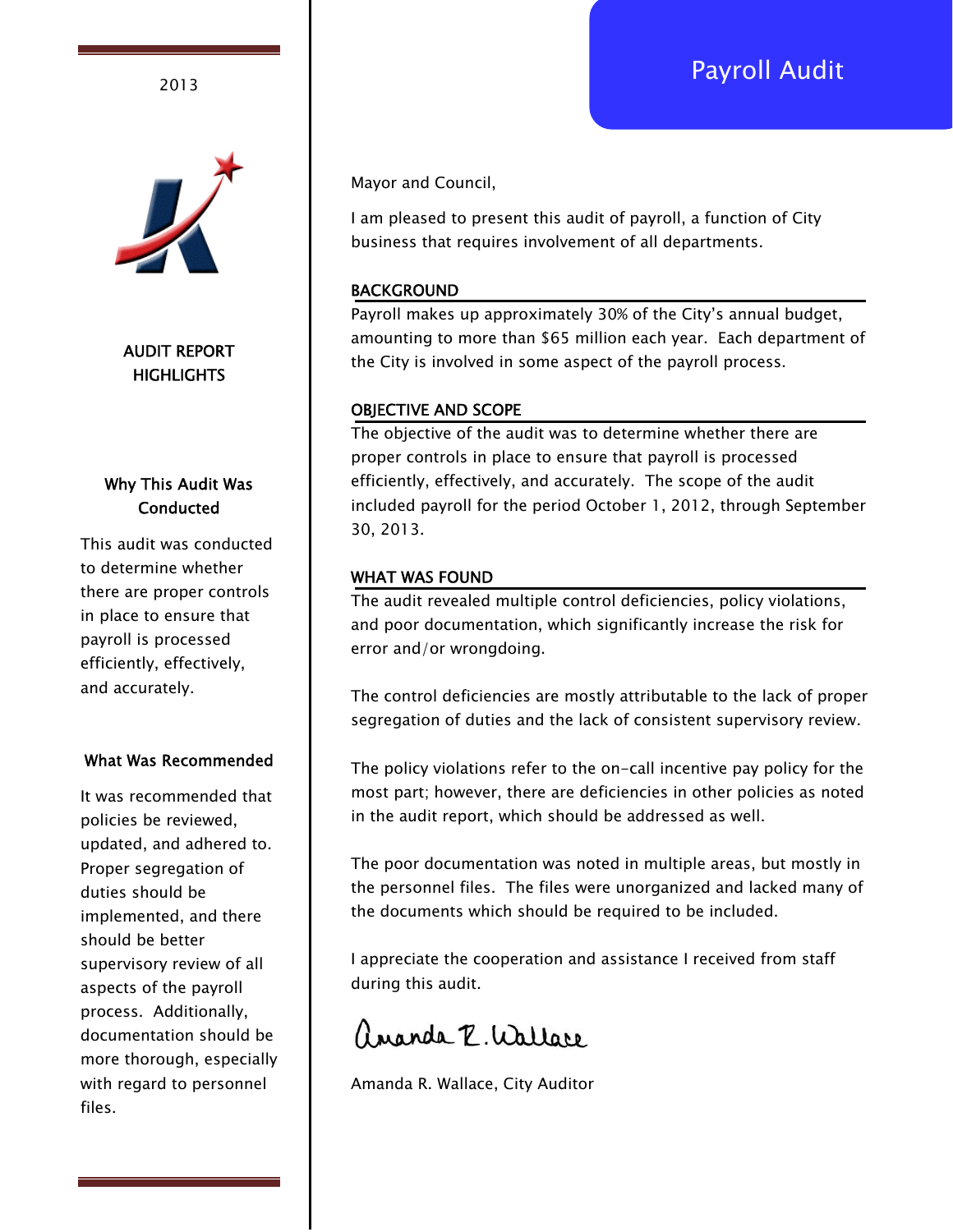#### BACKGROUND

j

Approximately 30% of the City of Killeen's annual budget is spent on salaries and benefits, amounting to more than \$65 million each year. As such, this is an area of business for the City that could be considered higher risk if proper controls are not in place. This audit serves as an assessment of controls and tests of those controls. The results of these tests are included in this audit report.

Payroll is a process that requires all departments of the City to play a significant role from adding employee information to issuing paychecks. Each department is involved in this process in some capacity. Human Resources (HR) is in charge of adding employees and inputting pay and benefit information. The departments are responsible for creating work schedules and managing time to include inputting time into the payroll processing system (AS400). The last step of processing payroll belongs to Finance in calculating and issuing paychecks.

The City currently uses a manual timekeeping system, which essentially means using timecards to keep track of employee time, and manually inputting the time for each pay period into AS400. As a check/balance, Finance then reviews the timecards to ensure that the departments inputted the time correctly and calculates each employee's paycheck in a spreadsheet. The spreadsheets are then compared to the calculations according to AS400.

Finance processes the paychecks and direct deposit receipts, and provides a file to the bank to ensure that direct deposits are completed by payday. Paychecks and direct deposit receipts are then delivered to City Hall for distribution to departments, and a representative from each department retrieves them from City Hall and is responsible for distributing them to the appropriate individuals.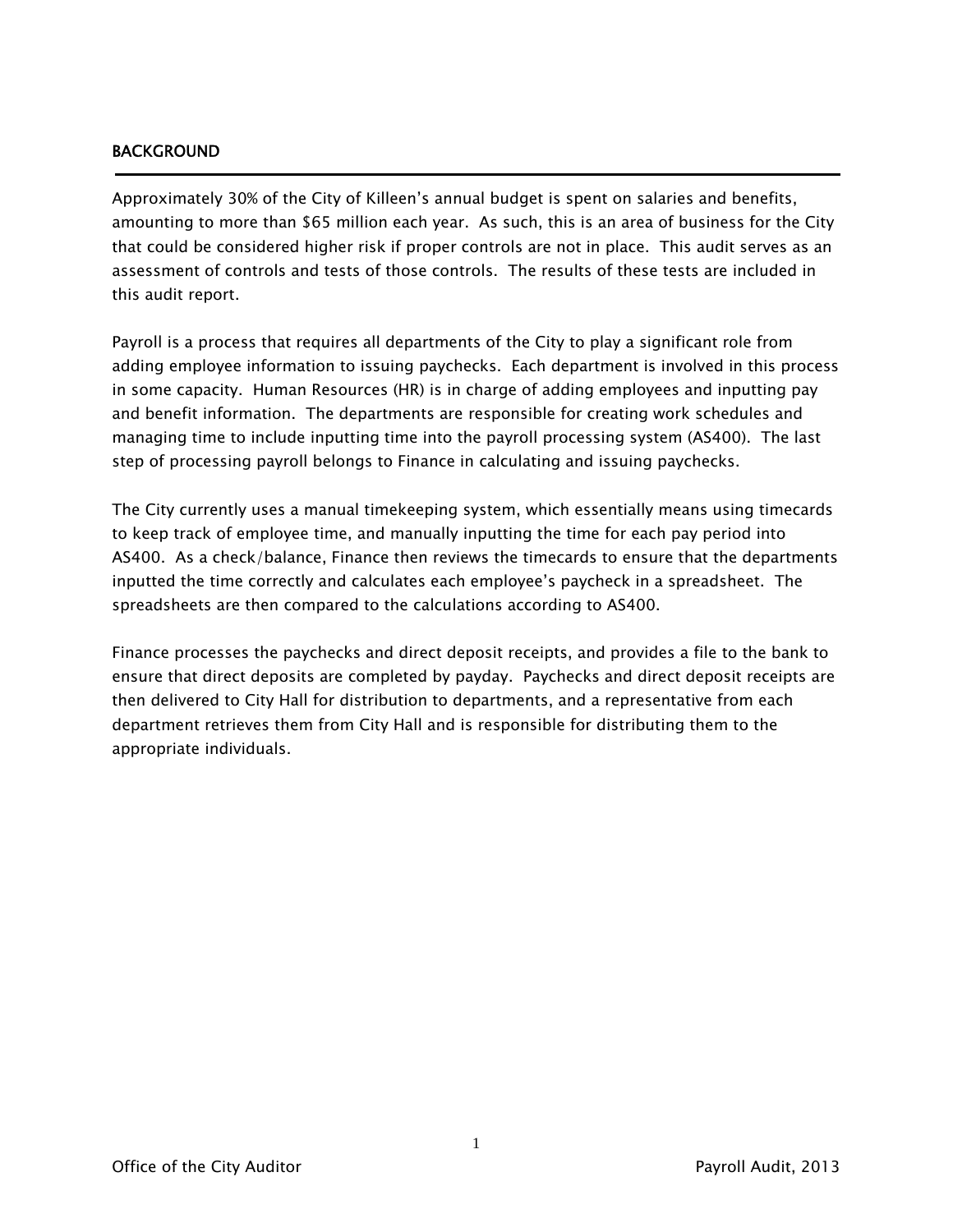#### OBJECTIVE, SCOPE, AND METHODOLOGY

The Payroll Audit was conducted in order to determine whether there are proper controls in place to ensure that payroll is processed efficiently, effectively, and accurately. This audit was also included in the FY2014 Audit Plan, as presented to the City Council and the Audit Committee.

#### **Objective**

The objective of the audit was to determine whether the City has the necessary controls in place in processing payroll that are needed to ensure proper use of City funds, and to identify any potential fraud risks or abuse of City policy.

#### Scope

The audit scope included payroll for the period October 1, 2012 through September 30, 2013.

#### Methodology

To accomplish the audit objective, the following steps were performed:

- Conducted interviews with various departments and obtained information on policies and procedures as well as staff responsibilities.
- Obtained and tested payroll data from AS400.
- Analyzed supporting documentation to determine whether the policies and procedures were adhered to.
- **Analyzed policies to determine effectiveness.**
- Considered fraud, waste, and abuse as related to the audit objective.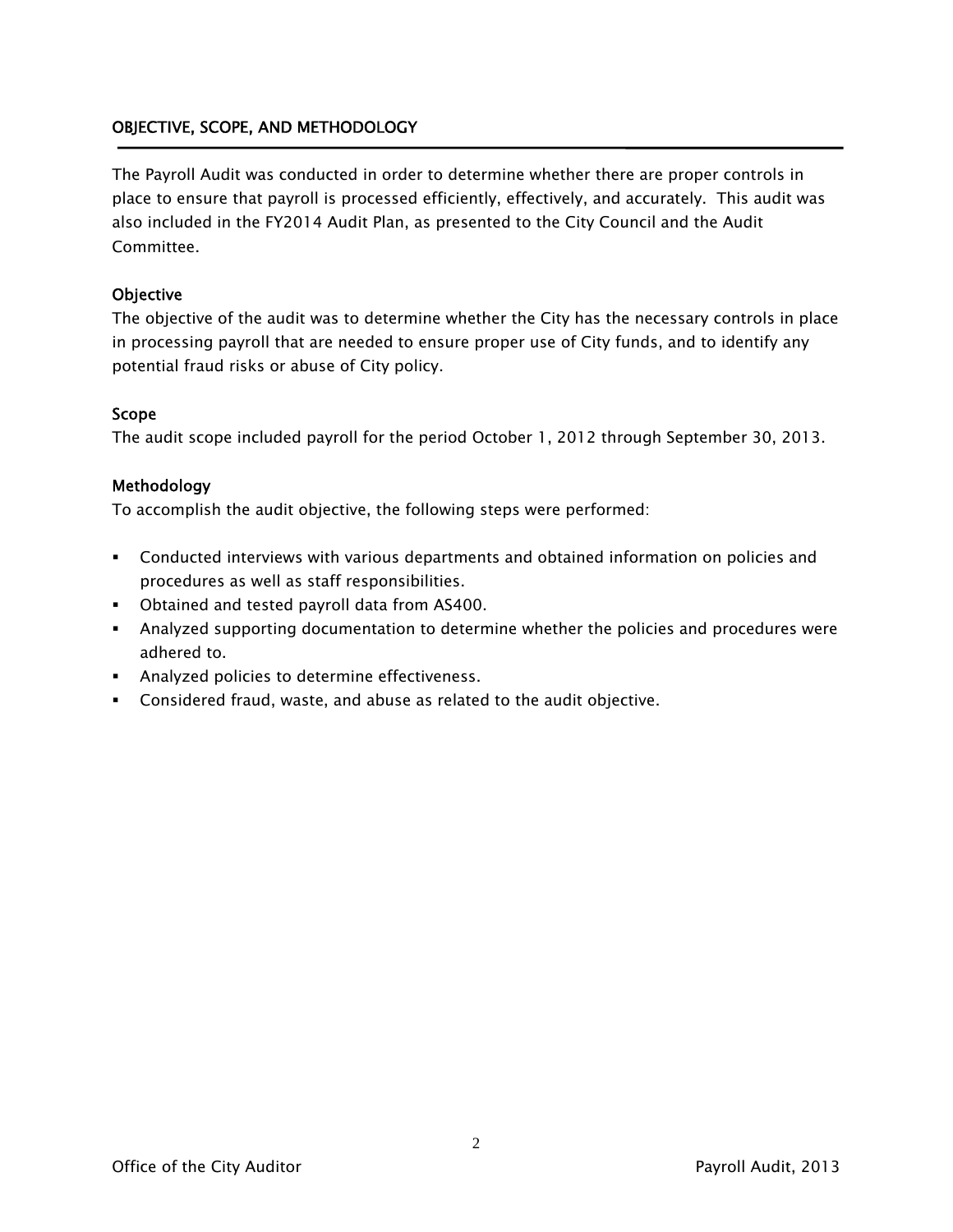#### AUDIT RESULTS

Ī

The audit focused on on-call and other incentive pays, overtime, terminations, workers' compensation codes, processes, and other general payroll areas. The various tests yielded a total of 152 personnel files and 350 paychecks reviewed for FY2013. There were also some observations noted that would be useful to management. These are included in this report following the findings.

On-call compensation was tested by selecting all exempt employees who received on-call pay during FY2013 and all employees who were paid more than \$1,000 in on-call pay during FY2013. The testing revealed that supervisors did not sign off on 40% of the sampled timecards. Additionally, 89% of the positions receiving on-call compensation regularly were not supported by approval from the City Manager. There were multiple findings associated with on-call compensation, which are detailed below in the findings section of this report.

Overtime was tested by choosing a random sample of each of the departments that were responsible for 3% or more of the total amount of overtime city-wide during FY2013. There were three departments that met these criteria – Police, Fire, and Solid Waste. This yielded a total sample size of 28 employees. For each of the 28 sampled employees, four pay periods during FY2013 were randomly chosen to test for approval as well as accuracy. It was revealed that overtime reported on timecards is not signed by supervisors signifying approval for 2 of the 3 departments tested. Additionally, there was an 11% discrepancy rate between the amounts of overtime or compensatory time the employees were paid or accrued and the amounts that were recorded on the timecards.

#### Finding 1: On-call compensation was paid without City Manager approval.

According to the On-Call Incentive Pay KEEPR policy, the City Manager must authorize, by approving requests from departments, which specific positions are eligible for on-call incentive pay. 89% of the sampled positions that received on-call pay during FY2013 are not supported by a memorandum or listing approved by the City Manager justifying on-call pay. Furthermore, per the policy, only nonexempt employees are eligible to receive on-call compensation, unless a reasonable exception exists, which would require City Manager approval. 35% of the sampled positions are exempt, with two of them being authorized by the City Manager as exceptions to the policy. The City Manager authorization for all on-call positions should be included in the employee personnel files; authorization was included in only 2 of the sampled personnel files regarding on-call pay.

It is imperative that departments obtain City Manager approval for each of the positions that require on-call duties. This allows for the proper check to be in place for Human Resources (HR) and Finance to verify approval prior to paying potentially unauthorized on-call pay. A master file should be maintained and updated regularly by HR. When Finance is processing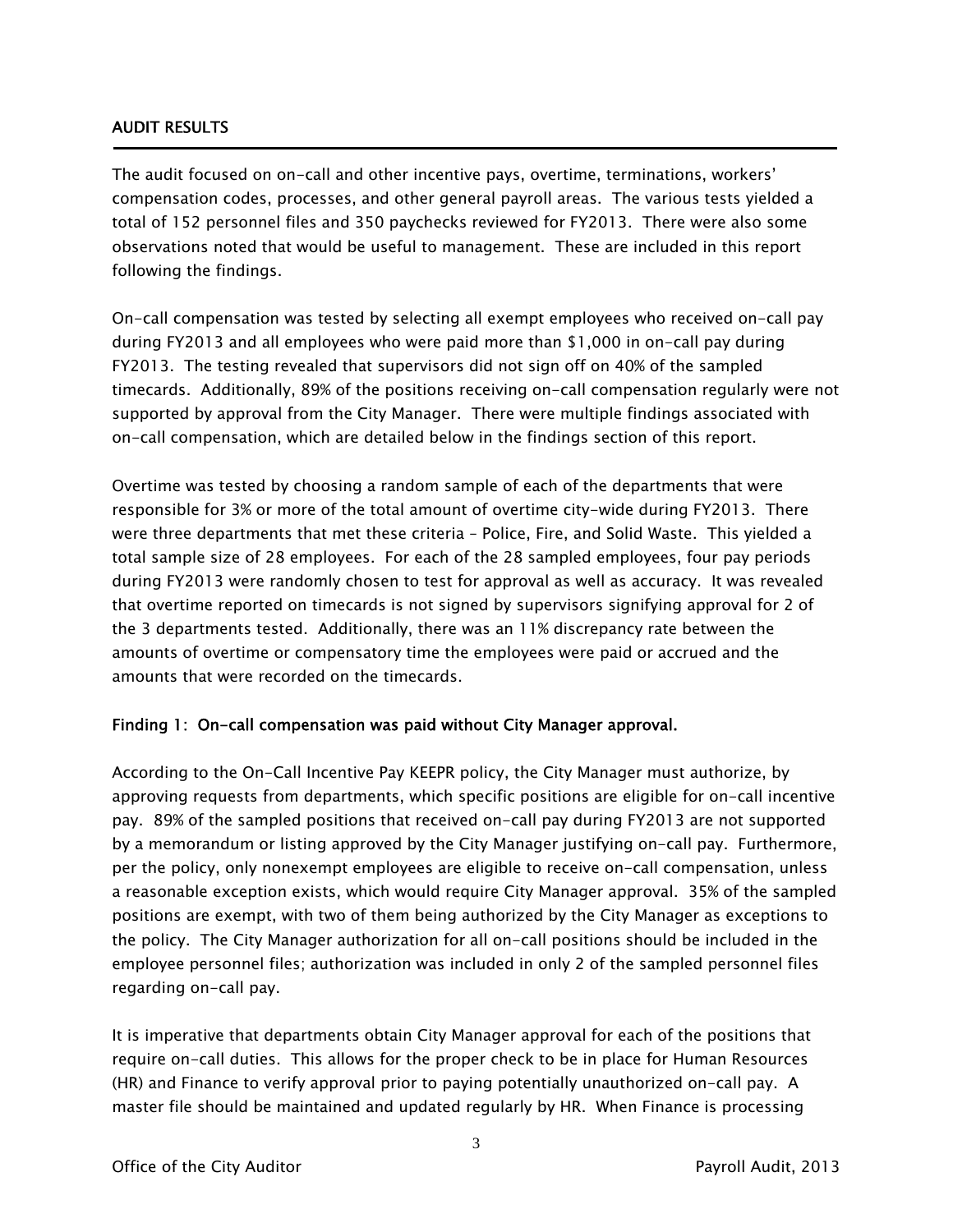payroll, the on-call master file should be reviewed to ensure that all employees receiving oncall pay are approved to receive it.

#### Finding 2: On-call pay was not consistently approved by a supervisor.

According to the On-Call Incentive Pay KEEPR policy, Department Heads (or designees) are required to approve the specific employees, who will be on an on-call schedule. 40% of the sampled on-call pay was not physically approved by signature by a supervisor. Additionally, there were 29 cases noted in the audit test where on-call compensation actually paid to employees did not agree to the timecards. On-call pay should be more actively supervised to ensure that the actual compensation is approved and appropriate.

#### Finding 3: Scheduling was inconsistent and/or outside of policy.

According to the On-Call Incentive Pay KEEPR policy, only employees that are on a department approved on-call schedule are eligible for on-call compensation. Two of the departments tested do not maintain an on-call schedule. In one of these departments, for the division that was tested, there were only 2 employees who received on-call pay regularly, and they rotated weekly. With the other department noted here, each employee that received on-call pay remained on-call for 12 days out of each pay period for the entire year. Additionally, according to the on-call policy, employees cannot be scheduled for more than 7 consecutive days on-call. After 7 days, the employee must not be on-call for at least 2 days unless approved by the Department-Head. There were 2 instances in which an employee was on-call for 14 consecutive days without approval from the Department-Head.

#### Finding 4: Policies need clarification and additional requirements.

There was a conflicting statement in the On-Call Incentive Pay KEEPR policy; reference IV.A.4 – the sentence uses the term "non-exempt" instead of "exempt". In addition to this conflict, the policy is very lengthy and somewhat confusing with regard to responsibilities. Policies should be clear and concise.

Other than the On-Call Incentive Pay policy, the only other policy addressing incentive pays is the Bilingual Incentive Pay policy. There should be a policy in place that places requirements on all other offered incentive pays as well. Currently, there is no written requirement for individuals receiving incentives to provide proof on an annual basis that they are still in good standing with their certifications. There should be a tracking mechanism in place that will assist Human Resources in ensuring that employees that are receiving incentive pays are in good standing. Employees should be required to provide proof annually for each of his/her certifications, and this information should be included in the employees' personnel files to ensure that the City is only compensating eligible employees for appropriate incentives.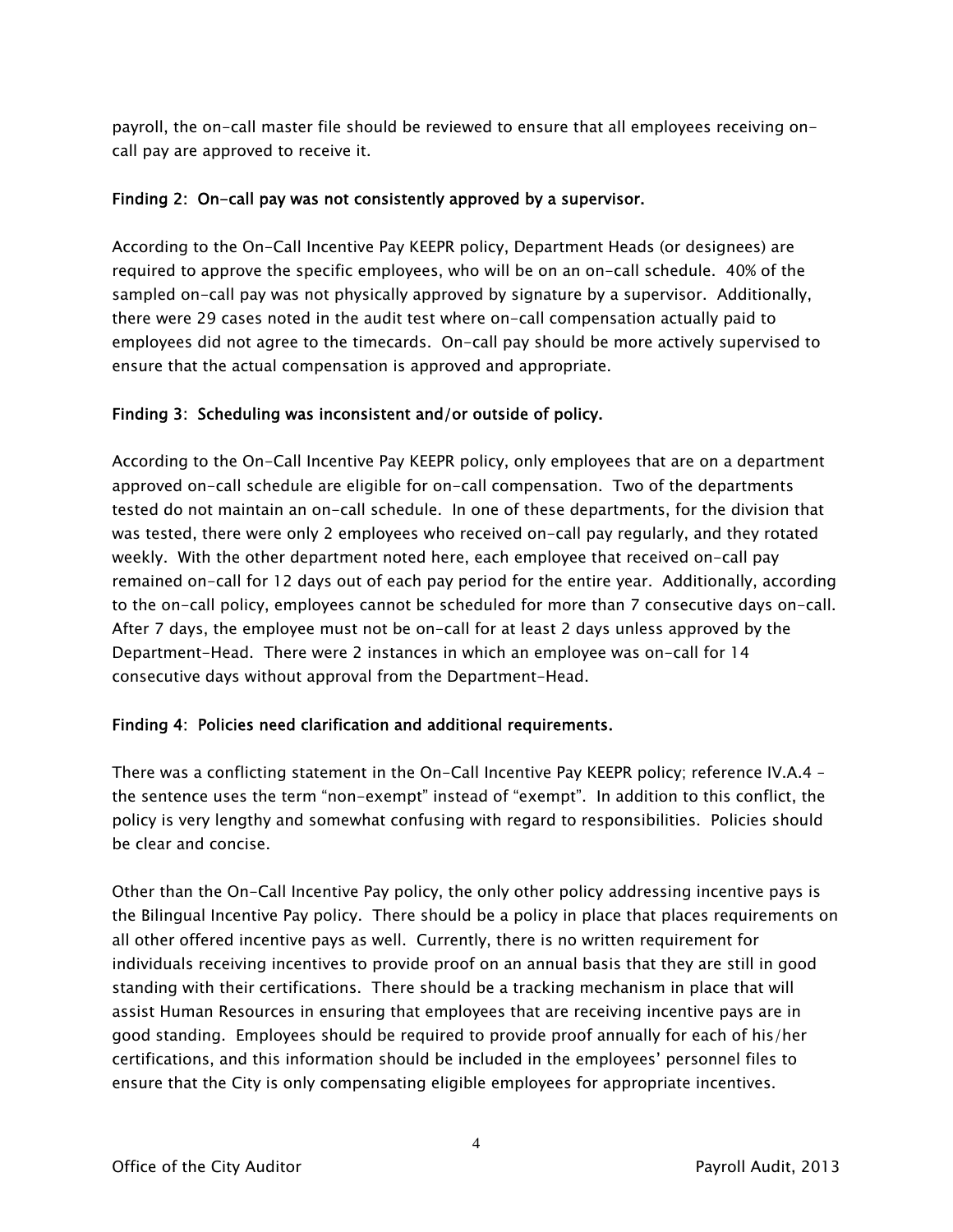Additionally, it was noted in the audit that one employee consistently received an incentive pay for a certification that was not necessary for his current duties. If there were a review process in place, this incentive pay would have been discovered and discontinued in a timely manner. There should be a review of all incentives for each employee to determine if all incentives being paid to each employee are valid and useful in the employees' current job status.

#### Finding 5: Timecards are not consistently approved by supervisors and timekeeping is manual.

According to the Hours of Work and Paydays KEEPR policy, employees are required to initial their timecards as verification of recorded hours. Currently, there is no requirement for supervisors to initial or sign employee timecards. It was noted in the audit that some departments perform this step despite lacking a requirement in the policy; however, several departments/divisions do not require supervisory approval. It is imperative that supervisors review employee time to ensure that employees do not claim and receive compensation for hours they did not work.

In testing overtime, there were 7 instances that revealed differences between actual compensatory time accrued or overtime paid and the timecards. All of these differences were for a single department. This same department was not able to provide the supporting documentation for the overtime paid to 2 individuals for one of the pay periods sampled. An automated timekeeping system would dramatically reduce the risk of employees falsely reporting hours worked, and it will also reduce the risk of human error.

#### Finding 6: Police Department allows "special overtime".

The City's current Overtime KEEPR policy requires employees to actually physically work 40 hours before premium pay is applied (150%); otherwise employees are paid straight time until the condition is met. According to the Special Overtime policy, specific to the Police Department, the Chief and Assistant Chiefs of Police can approve premium overtime regardless of the number of hours the employee physically worked in the workweek. This practice is not in compliance with the Overtime KEEPR policy, and it was noted while reviewing the Police Department overtime cards that during FY2013, the majority of overtime paid was paid as special overtime, incurring more cost to the City outside of policy. Furthermore, there was no evidence for the sampled overtime that the Chief or Assistant Chiefs specifically approved each of those special overtime instances. The Police Department should be required to present this special overtime process to the City Manager, who will then make the decision on whether it is necessary or reasonable to continue the process.

#### Finding 7: Employees volunteered for a non-city activity, but were paid overtime or accrued compensatory time for their participation.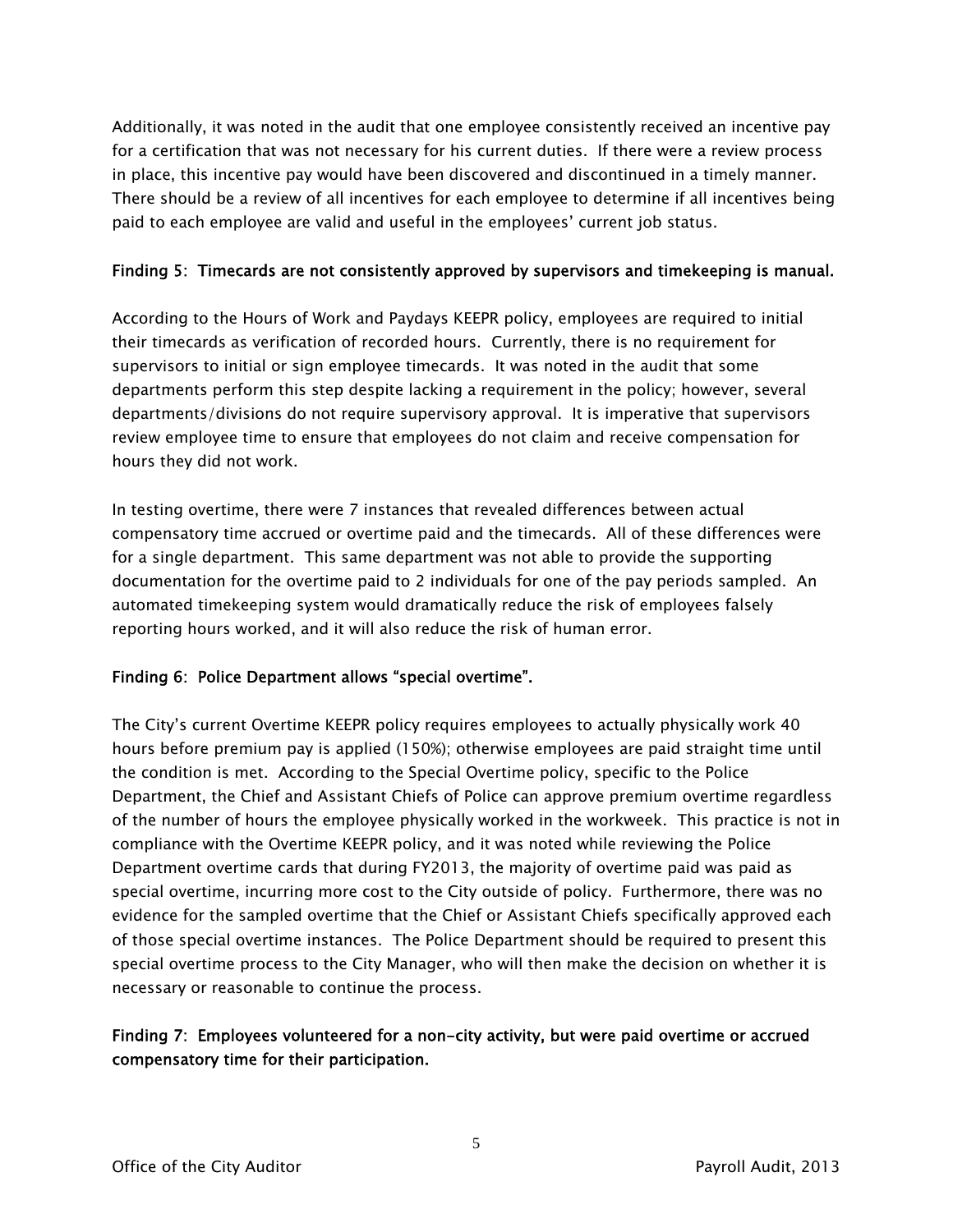An event that was sponsored by employees of the City, not the City itself, was considered a volunteer fundraising event to raise funds for a particular purpose. Many City employees participated, but only 2 of these employees claimed compensatory/overtime for the event. Since it was outside of the scope of these employees' regular duties as employees of the City, these hours were accrued against policy. This audit has raised questions about other events/fundraisers similar to this; therefore, a separate internal audit will be planned to learn about and address these issues.

#### Finding 8: The payroll bank reconciliation is not completed timely.

As of April 29, 2014, the last payroll bank reconciliation that was completed was for January 2014. The bank reconciliations for all bank accounts should be completed within 30 days of month-end. This ensures that any questionable activity will be caught in a timely manner. Additionally, there has been a reconciling item for \$189.28 listed on the payroll bank reconciliations since December 2003. This is not material, but should be cleared and corrected. The outstanding check listing that is attached to the monthly payroll bank reconciliation is manually generated. A system-generated report should be attached to the bank reconciliations along with all other supporting documentation to ensure that outstanding items are not manipulated on the bank reconciliation.

#### Finding 9: Personnel files lacked the proper information.

While reviewing personnel files for appropriate documentation, it was noted that 4 of the 152 sampled personnel files included misfiled information for other employees. In one of the 4 files, there were 2 instances of misfiled information, causing a discrepancy rate of about 4%. 2 of the 4 sampled direct deposit accounts did not have the proper direct deposit authorization forms in the employees' personnel files. The audit also revealed 18 out of 104 sampled pay periods in which there were discrepancies in deductions such as health insurance, dental insurance, life insurance, United Way, KPFFA, TMPA, and child support. In each of these instances, either the deduction form was not signed by the employee, was not included in the personnel file, rate changes were not communicated to the employee, the deduction continued beyond the time that was agreed to by the employee, or the deduction did not agree to supporting documentation. Additionally, in 2 of 52 sampled personnel files, the employee evaluations were not current in the file.

#### Finding 10: A part-time employee is paid as full-time.

One position was noted as a part-time employee per the job description and the employee works less than 20 hours per week, but is reported and paid in payroll as full-time, 40 hours per week. Because the employee is being paid as full-time and he is recorded in payroll as a full-time employee, he receives the full benefit package of the City, incurring an extra cost to the City of approximately \$6,000 per year in benefits and approximately \$10,000 per year more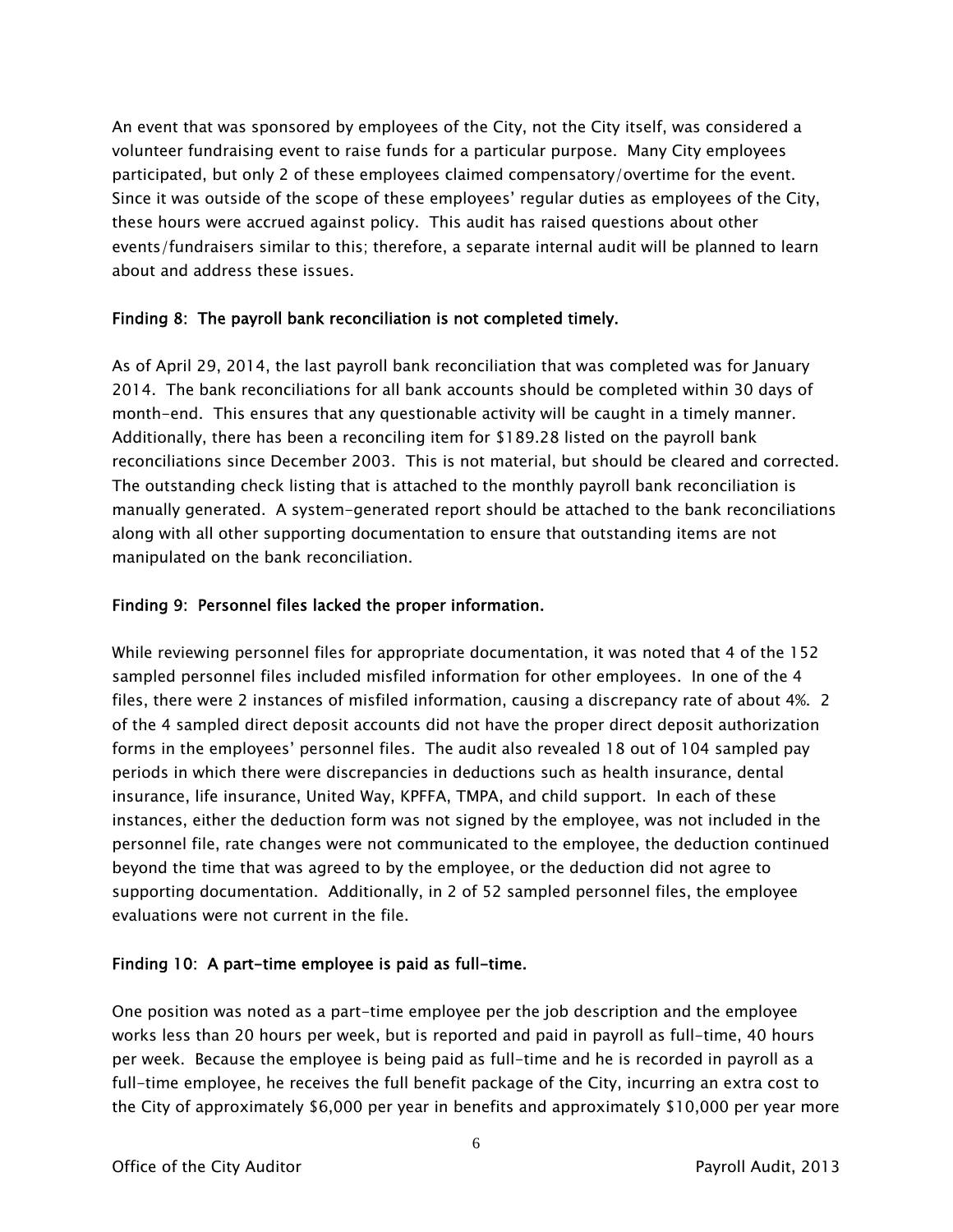in gross wages. There was no information in the employee's personnel file justifying this exception other than a memorandum instructing payroll to input the employee as full-time.

#### Finding 11: Employee exit interview forms are not consistently included in personnel files.

Upon an employee's exit/departure from employment, the City uses two exit interview forms: one for the supervisor to complete, and one for HR to complete. Each form has different information and both are necessary. In 3 of the 6 sampled personnel files, one or both of these forms were not in the file, which made it impossible to determine whether the employees returned their keys/accesses to buildings as this is one of the required items on the supervisor exit interview form. In one of the sampled personnel files, the employee had not signed the exit interview form. There could be a number of explanations for the lack of employee signature, and it is important to document the reason for the lack of signature. Additionally, the initial sample size for termination testing was 7 personnel files, and one of these files was not provided by HR; therefore, only 6 personnel files were reviewed for the purposes of the termination test.

#### Finding 12: There are errors in workers' compensation codes.

The workers' compensation code assigned to one of the 20 sampled employees was not reasonable in relation to the employee's job function. It was noted in conducting interviews with HR staff that new position paperwork is not required to be routed through the risk manager. This heightens the risk of inputting an inappropriate code into payroll. Additionally, the rates assigned to 3 of the 20 sampled employees did not agree to the rates as assigned by TML, the City's workers' compensation insurance carrier. In order to ensure that the City is paying the correct amounts for this insurance, it is essential that the risk manager be given the opportunity to review new position paperwork and to assign the appropriate code.

#### Finding 13: HR forms do not require proper segregation of duties.

In reviewing HR forms, it was noted that new hire forms (P-2s) were found to be "reviewed" and "entered" into payroll by the same employee. The forms should be reviewed by someone other than the enterer. Ideally, there should be a supervisory review step after the information is entered to ensure that it was entered correctly.

With regard to supervisor exit interview forms (P-8s), according to policy, the employee is responsible for delivering the form completed by the supervisor to HR. This allows for manipulation to occur between the time the form leaves the supervisor and the time that HR receives the form. It also allows for the form to be destroyed or lost, which could account for the number of missing supervisor exit interview forms as noted in Finding 11 of this report.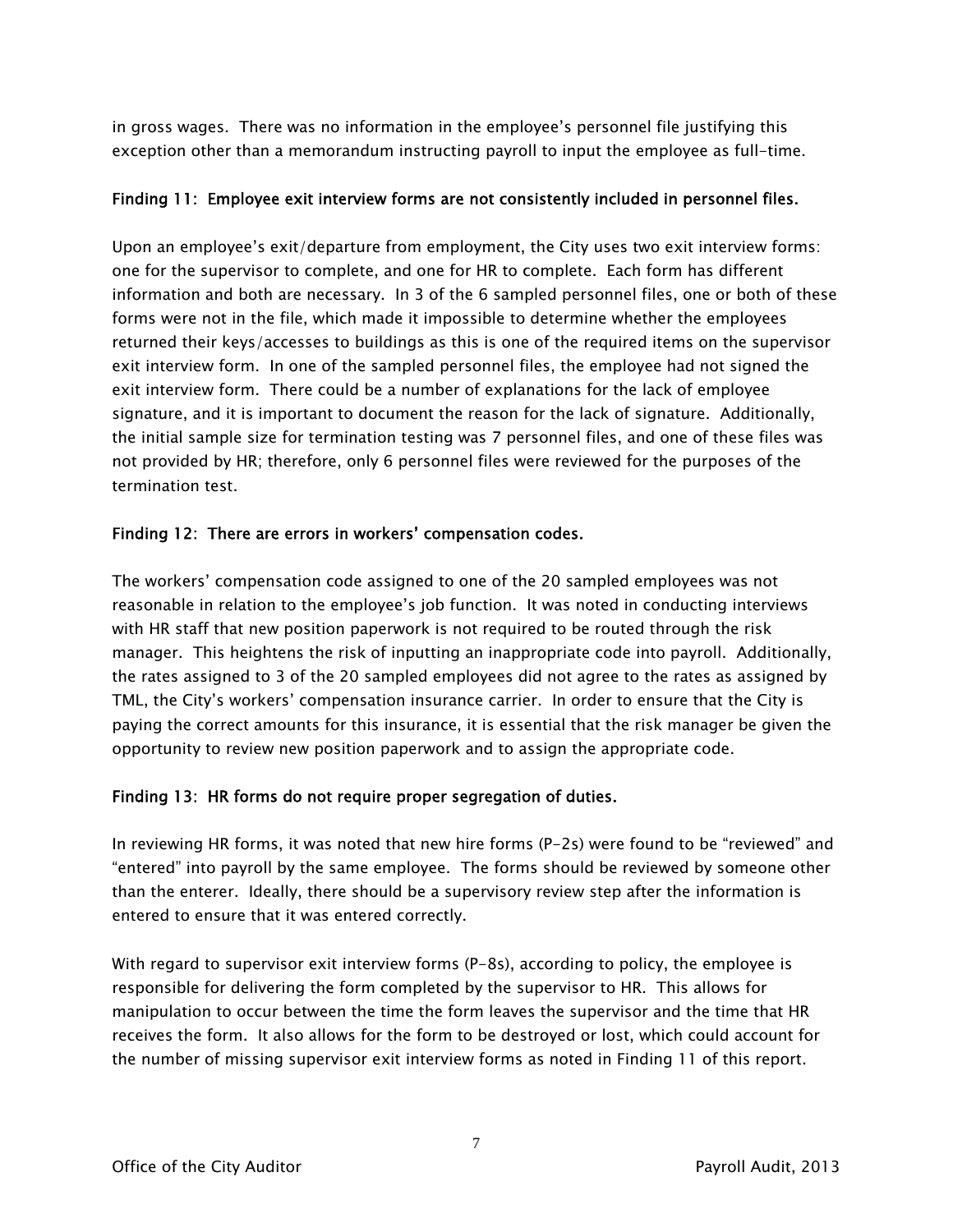### Finding 14: Paychecks and employee information are easily accessible to unauthorized individuals.

The current process regarding the distribution of paychecks involves Finance delivering the paychecks/direct deposit receipts to the receptionist at City Hall, who maintains a log by department of the checks received. The departments sign for their paychecks at the time of pick up. Any checks that are not claimed by the departments are retrieved by Finance; however, Finance does not verify and sign off on the log to ensure that they are retrieving all of the unclaimed checks.

Additionally, when payroll processing begins, the departments deliver their employee time cards to the receptionist at City Hall, who holds them for pick up by Finance. Then when Finance delivers the paychecks to City Hall, they also return the time cards. It was noted that many of the employee time cards have the employees' social security number on them. Social security numbers and other employee information should be better safeguarded to ensure that unauthorized use does not occur.

#### Finding 15: There are control risks in the final pay run process.

When pay checks are printed by Finance, there is not a supervisory level of approval prior to printing. This control risk could allow for an unauthorized check to get through the system. Similarly, with the direct deposit process, one employee verifies the totals of the direct deposit file and subsequently sends the file to the bank. This employee is the only employee that has the ability to send the direct deposit file to the bank, and is also involved in the processing of payroll. This lack of proper segregation of duties could allow this employee to either increase their own paycheck each pay period, and/or increase other employees' paychecks without detection. If this employee is to continue being involved in the actual processing of payroll, then they should not have the capability to handle the direct deposit file. Alternatively, the employee could be removed from the actual processing of payroll, and only perform supervisory-level responsibilities, such as verifying totals, approving the check run, etc. Additionally, there should be at least 2 others individuals outside of the payroll process who are capable of handling the direct deposit file.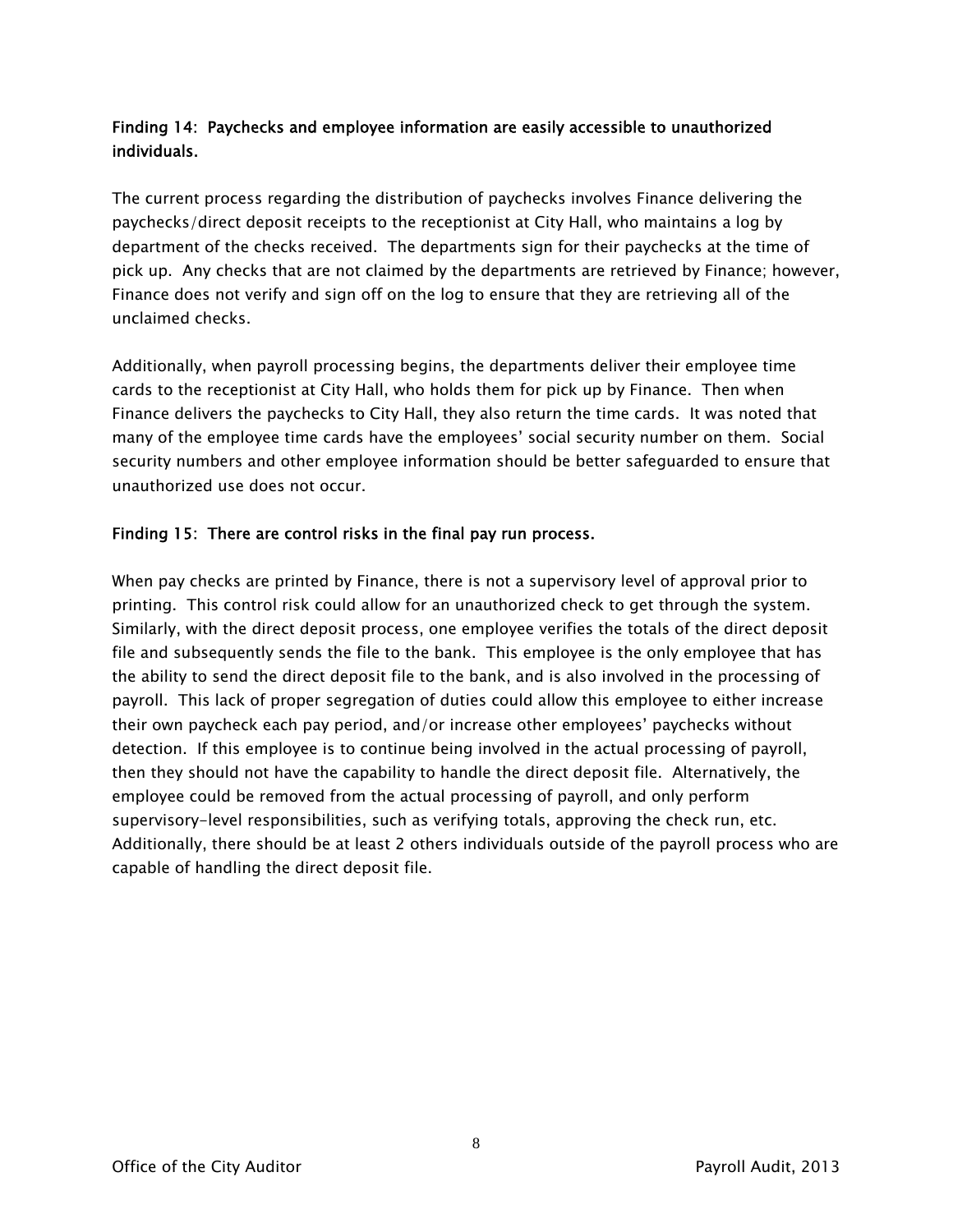#### **OBSERVATIONS**

The following observations were noted in the audit, but were not necessarily considered findings. However, they are important for management to be aware of.

#### Observation 1: \$5.4 million increase to base pay via incentive pays and overtime.

A report was requested from the Finance Department for the purposes of analyzing employees' gross pay and the relationship between gross pay and base pay, with base pay being the approved pay rate for each employee, and gross pay being the total pay before taxes and benefit deductions. The analysis revealed that during FY2013, the total increase to base pay via incentive pays and overtime was approximately \$5.4 million. In further breaking down this increase, it was noted that 70 employees increased their base pay by more than 30% via overtime and incentives. 14 of the 70 increased it by more than 50%, and 5 of the 70 increased it by more than 70%. One employee in particular increased their base pay by \$44,462 during FY2013, causing them to be the 13<sup>th</sup> highest paid employee of the City for a total gross pay of \$111,720, and also causing them to be paid more than the assistant directors of the department and many other superiors. Three other employees of the same department increased their base pay to such an extent as to also be paid more than the assistant directors of the department and many department heads of the City.

Of the 1,478 total employees during FY2013, 47% represented employees of the Police Department and 42% represented employees of the Fire Department who increased their base pay by more than \$5,000 via incentives and overtime. The total increase for the Police Department was \$2.1 million, with \$1.6 million being attributable to overtime. The total increase for the Fire Department was \$1.4 million, with \$842 thousand being attributable to incentive pays.

#### Observation 2: Compensated absences liability was \$9.4 million at 2013 fiscal year end.

Compensated absences represent the sick, vacation and compensatory time that employees of the City are entitled to upon their departure. This means that if all employees entitled to one or more of these payouts left the City at one time, the City would be responsible for paying \$9.4 million. Obviously, this is a scenario that would be extremely unlikely to occur. This \$9.4 million figure would be the amount the City would pay out over time as employees exit, and not all at once. This is not an alarming figure, and is in fact significantly less than several of Killeen's peer cities. It is helpful, however, to know and track this information for long-term planning purposes.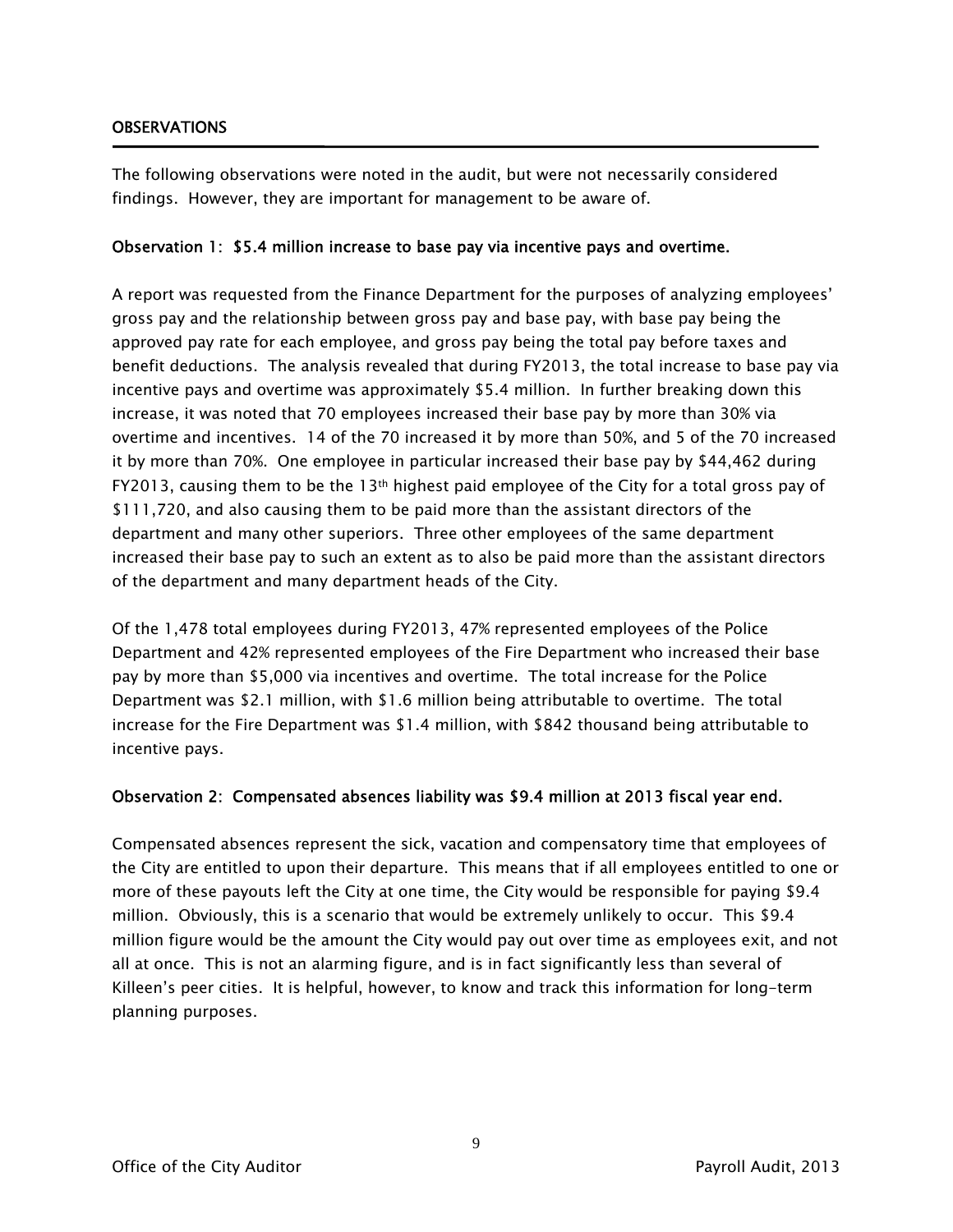#### Observation 3: Three positions were being paid out of the wrong department budget.

It was noted in the audit that there were 3 positions being paid out of the wrong department budget. This issue came about when the City restructured current positions to better utilize staff. The change occurred at the beginning of FY2014, but as of the beginning of May 2014, a budget amendment had not been completed yet to move these positions to the correct departments. At the time this audit report was written, this issue had been corrected, and the budget amendment was approved by the City Council and posted to the general ledger.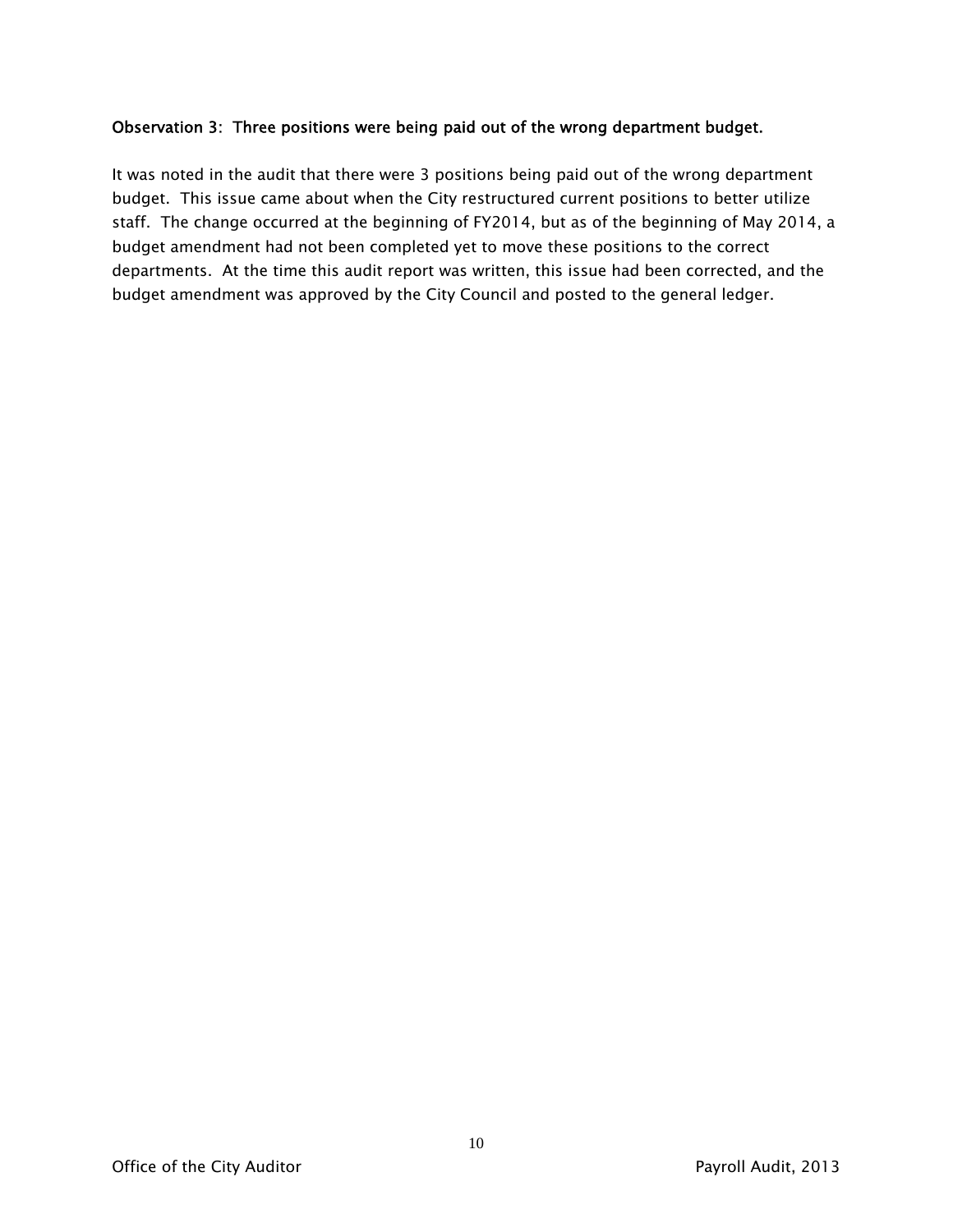#### RECOMMENDATIONS

The recommendations listed below are a result of the audit effort and are subject to the limitation of the scope of the audit. I believe that these recommendations provide reasonable approaches to help resolve the issues identified. I also believe that operational management is in a unique position to best understand their operations and may be able to identify more efficient and effective approaches, and I encourage them to do so when providing their responses to the recommendations. As such, I strongly recommend the following:

- 1. Each position that performs duties that justify on-call pay should be approved by the City Manager prior to the employee receiving on-call pay. A memo should be submitted to the City Manager for approval, and a copy of the approval should be maintained by Human Resources and at the department level as well. A master list of on-call positions should be maintained by Human Resources and should be available for review by the Finance department in processing payroll to ensure that only those positions that have been approved by the City Manager are receiving on-call pay.
- 2. On-call pay should be approved by a supervisor via signature to ensure that on-call compensation is approved and appropriate.
- 3. Each department that requires employees to be on-call should maintain an on-call schedule and should ensure that the schedule is in compliance with the On-Call policy at all times.
- 4. Conflicting statements in policies should be addressed, and a policy should be implemented that addresses all incentive pays and the requirements for eligibility of receiving incentive pays. There should be a review process in which the certifications for which employees are requesting payment are reviewed for reasonableness to determine if the certifications are applicable to the employees' current job function.
- 5. There should be language added to the Hours of Work and Paydays KEEPR policy that requires supervisors to review and sign off on employee timecards, and this supervisory step should be enforced regularly. Alternatively, an automated time-keeping system would reduce the risk of payroll fraud as well as human error.
- 6. The City KEEPR policies should be applicable to all departments, and there should not be exceptions to those policies for any one department. If exceptions to the policies are necessary, then the proper approval should be obtained from the City Manager prior to implementing a department-level policy that is in opposition to the KEEPR policies.
- 7. It is not appropriate for employees to be compensated in events for which they volunteer outside of the scope of their regular duties as employees of the City, and for which the City does not sponsor. Supervisors and department heads must be mindful of these situations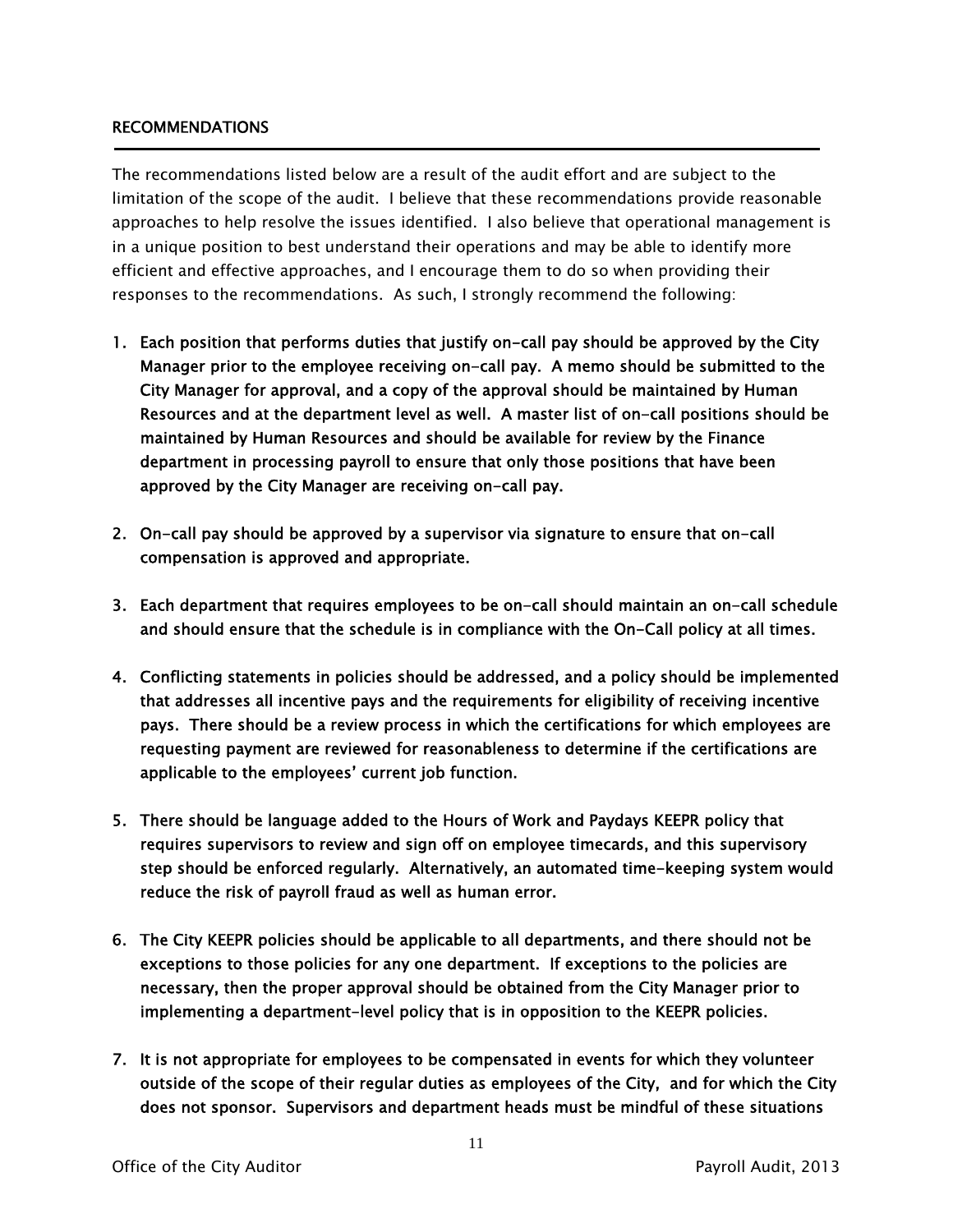and ensure that the employees are not compensated for activities that are outside of the City's scope and outside of the scope of the employees' normal duties.

- 8. Bank reconciliations should be completed within 30 days of month-end, and reconciling items listed on the bank reconciliations should be limited to true reconciling situations.
- 9. Personnel files should be reviewed to ensure that each file has the necessary information included, and that each file includes only that information which pertains to that employee.
- 10. Employee statuses should be compared to employee job descriptions to ensure that employees are entered into payroll correctly.
- 11. Both exit interview forms should be included in the personnel file upon an employee's departure from the City.
- 12. Workers' compensation codes should be assigned by the Risk Manager to ensure that the appropriate code is used. The rates associated with each code should agree to the rates as assigned by TML.
- 13. A person other than the enterer should review forms to ensure that errors are avoided and to ensure that accountability is present. Supervisor exit interview forms should be delivered to HR by the department rather than the exiting employee.
- 14. Paychecks and employee information such as social security numbers should be better safeguarded.
- 15. The segregation of duties regarding the processing of payroll should be evaluated. There should be better segregation to ensure that no single employee has the level of access to allow for undetected manipulation of payroll information.

See Appendix A for Management's Response to each recommendation.